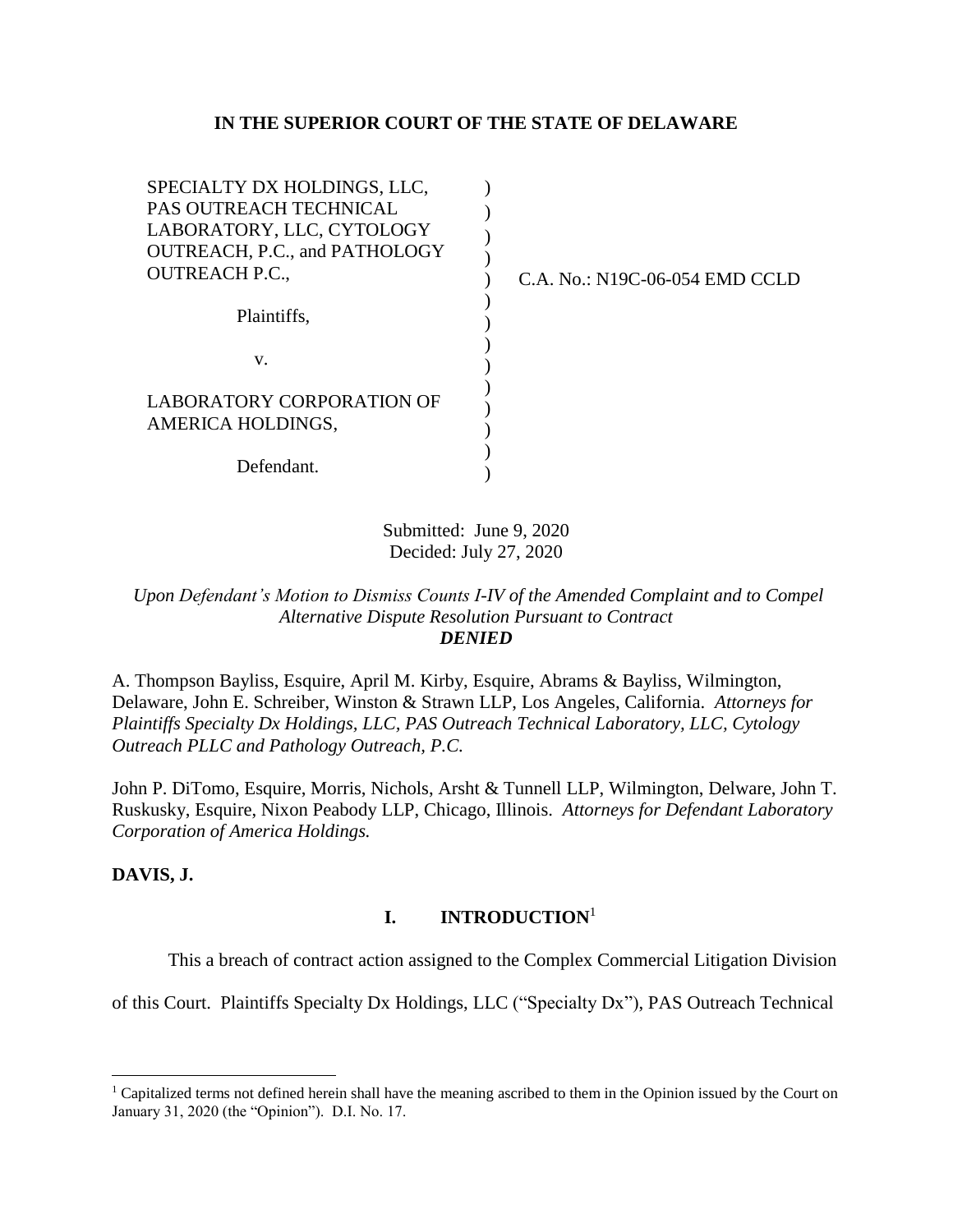Laboratory, LLC ("POTL"), Cytology Outreach PLLC ("COP") and Pathology Outreach, P.C.  $("POP")^2$  initially filed the civil action in the Court of Chancery on January 15, 2018. On June 4, 2019, the Court of Chancery entered an order transferring the action to this Court pursuant to 10 *Del. C.* § 1902. 3

Defendant Laboratory Corporation of America Holdings ("LabCorp") filed Defendant's Motion to Dismiss Counts I-IV of the Amended Complaint and to Compel Alternative Dispute Resolution Pursuant to Contract (the "Second Motion to Dismiss") on March 24, 2020.<sup>4</sup> Plaintiffs filed their Answering Brief in opposition to the Motion on April 13, 2020.<sup>5</sup> LabCorp filed its Reply Brief on April 23, 2020.<sup>6</sup> The Court held a hearing on the Second Motion to Dismiss on June 10, 2020 (the "Hearing").<sup>7</sup>

For the reasons set forth below, the Court will **DENY** the Second Motion to Dismiss. The Court—based on the reasoning set out in the Opinion—agrees that the claims asserted in Counts II-IV (and Count V) of the Amended Complaint are subject to arbitration. The Court, however, finds that LabCorp waived its arguments regarding arbitration through its litigation conduct. As volunteered by Specialty DX, the Court will stay proceedings as to Counts II-IV pending arbitration. The Court will allow this civil action to proceed on Count I.

#### **I. BACKGROUND**

#### **A. PROCEDURAL BACKGROUND**

Plaintiffs seek relief relating to claims arising out of an Asset Purchase Agreement ("APA") entered into on August 4, 2016.

 $\overline{a}$ 

<sup>6</sup> D.I. No. 31.

<sup>&</sup>lt;sup>2</sup> The Court will collectively refer to Specialty Dx, POTL, POP and COP as "Plaintiffs."

<sup>3</sup> D.I. No. 1.

<sup>4</sup> D.I. No. 24 and 25.

<sup>5</sup> D.I. No. 30.

<sup>7</sup> D.I. No. 36.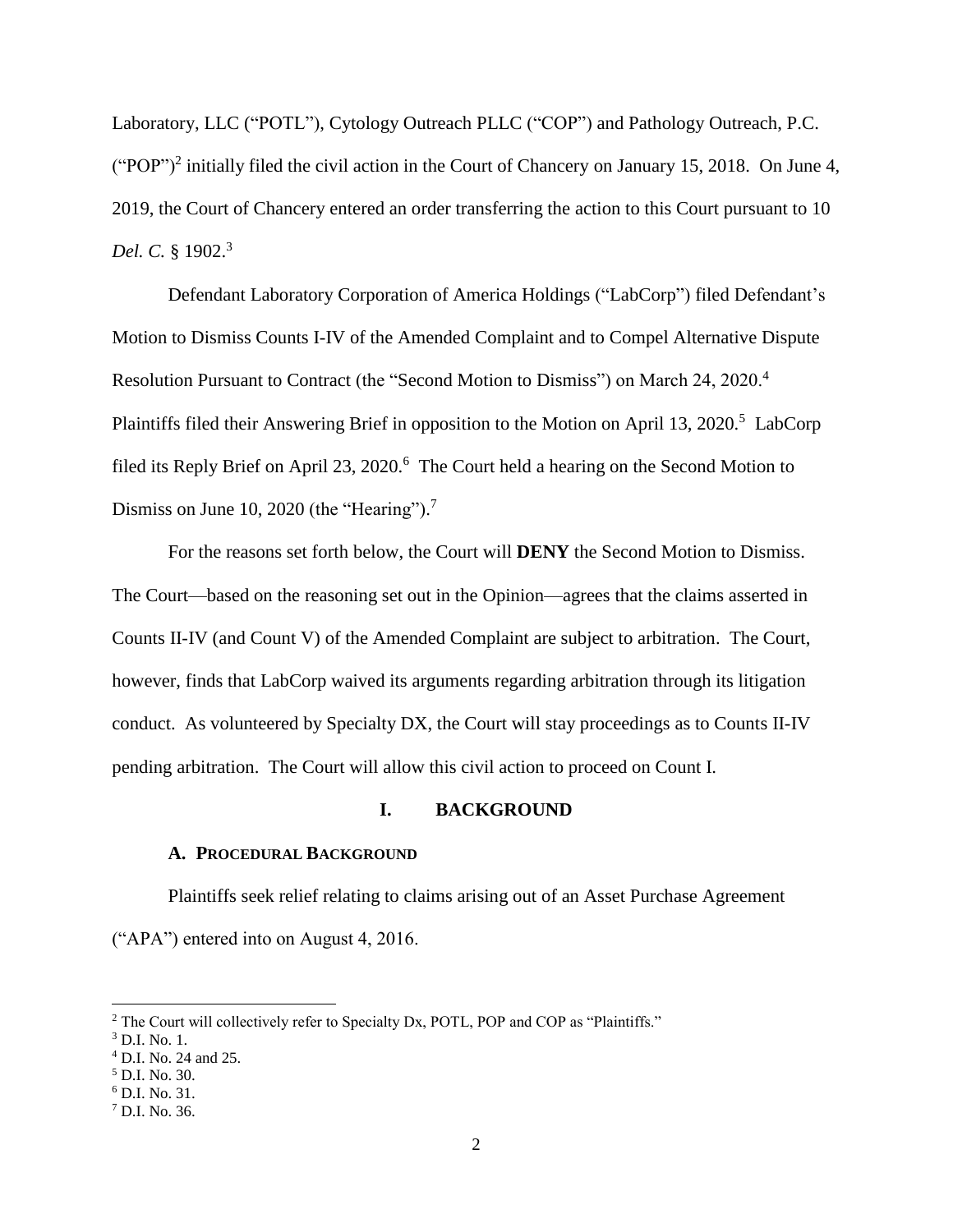On November 15, 2018, Plaintiffs filed a complaint asserting claims against LabCorp in the Court of Chancery. Plaintiffs filed the Amended Complaint on January 25, 2019. Plaintiffs' Amended Complaint sets out claims for: Declaratory Judgment (Count I); Breach of the Implied Covenant of Good Faith and Fair Dealing (Count II); Breach of Contract (in the Alternative)— Section 3.3(g) of the APA (Count III); Breach of the APA (in the Alternative)—Section 3.3(c) of the APA (Count IV); and, Breach of the APA—Section  $3.3(e)$  of the APA (Count V).<sup>8</sup> On February 12, 2019, LabCorp filed its answer to the Amended Complaint.<sup>9</sup>

On February 21, 2019, LabCorp filed a Motion to Dismiss (the "First Motion to Dismiss").<sup>10</sup> In the First Motion to Dismiss, LabCorp sought dismissal of Court V, arguing that it was subject to arbitration under the APA. On March 21, 2019, Plaintiffs submitted an opposition.<sup>11</sup> On April 3, 2019, LabCorp responded.<sup>12</sup> On March 11, 2019, Plaintiffs filed a Motion for Judgment on the Pleadings ("Motion JP").<sup>13</sup> LabCorp opposed the Motion JP on April 10, 2019. Plaintiffs submitted a reply on April 24, 2019.<sup>14</sup>

The Court of Chancery entered an order transferring the case on June 4, 2019.<sup>15</sup> The Amended Complaint was docketed in this Court on June 10, 2019.<sup>16</sup>

After receiving the transfer, the Court ordered supplemental briefing on the First Motion to Dismiss and the Motion JP.<sup>17</sup> On July 30, 2019, Plaintiffs and LabCorp submitted supplemental briefs regarding the outstanding motions.<sup>18</sup> On August 9, 2019, the Court held a

<sup>10</sup> *Id*. <sup>11</sup> *Id*.

 $\overline{a}$ 

 $^{13}$  *Id.* 

<sup>14</sup> *Id*.

<sup>15</sup> *Id*.

<sup>16</sup> *Id*.

<sup>8</sup> D.I. No. 1.

<sup>9</sup> *Id*.

<sup>12</sup> *Id*.

<sup>17</sup> D.I. No. 4. <sup>18</sup> D.I. Nos. 7 and 8.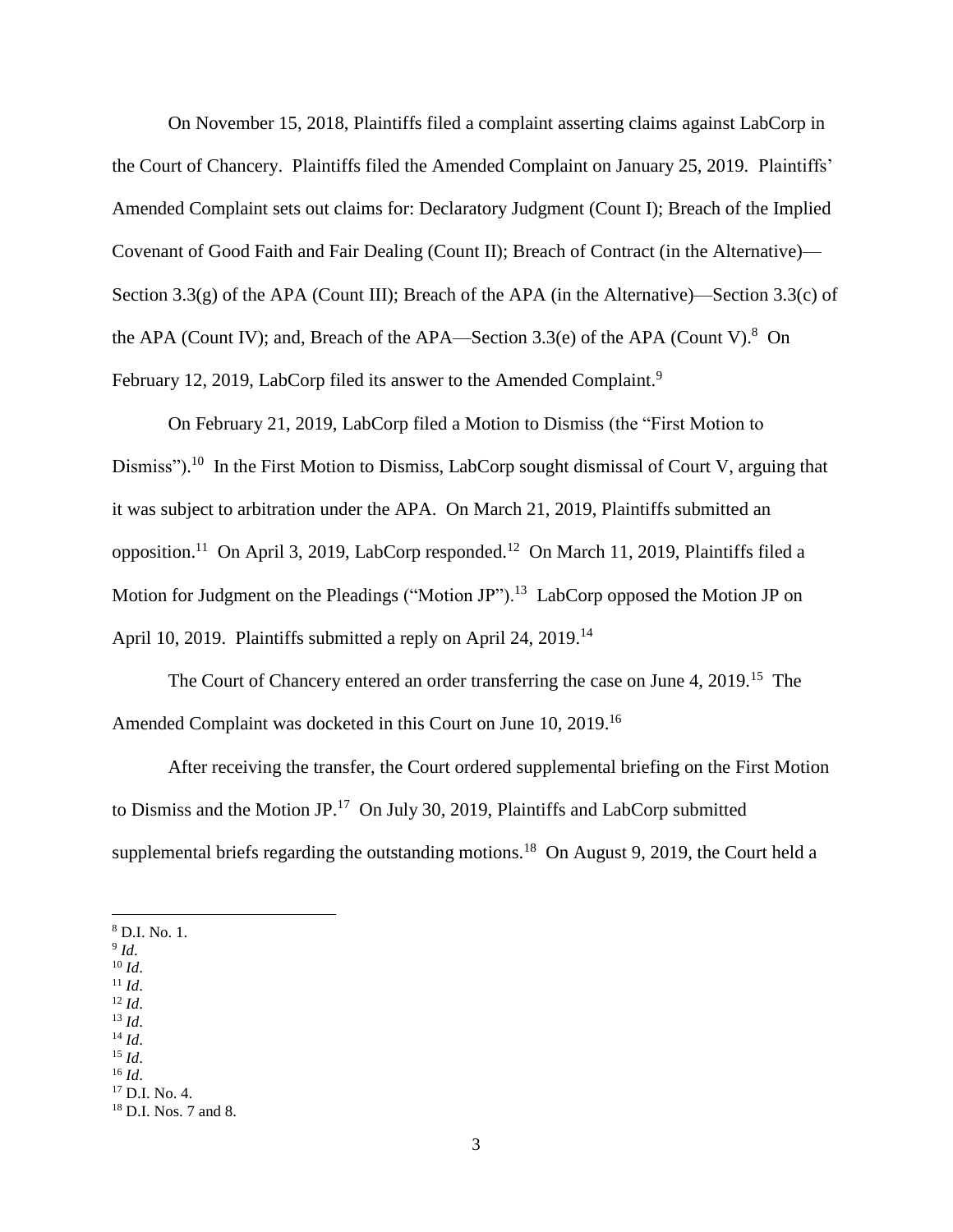hearing, upon which the Court took the above Motions under advisement. <sup>19</sup> The Court issued an extensive Opinion granting in part and denying in part the First Motion to Dismiss and denying the Motion JP on January 31, 2020.<sup>20</sup> Instead of dismissing Court V, the Court stayed it pending an arbitration.

Almost two months after the Opinion was issued, LabCorp filed the Second Motion to Dismiss.<sup>21</sup> The Second Motion to Dismiss argues, for the first time in this civil action, that the Court lacks subject matter jurisdiction over Counts II through IV. LabCorp did raise subject matter jurisdiction as a grounds for denying the Motion JP, but the Court denied the Motion JP on other grounds. The First Motion to Dismiss did not seek to dismiss Court I.

## **B.** Factual Background<sup>22</sup>

The Court spent almost four full pages on the factual background in the Opinion. The Court incorporates that background by reference for this decision.

### **II. MOTION TO DISMISS**

#### **A. LABCORP'S CONTENTIONS**

LabCorp contends that Count IV must be dismissed because the parties agreed that disputes regarding the calculation of Earnouts would be decided by the Independent Accountant Firm. LabCorp argues that the parties are bound by the mandatory dispute resolution procedures set forth in Section 3.3 of the APA. LabCorp further argues that the Court lacks subject matter jurisdiction to decide Count IV because the parties agreed in Section  $3.3(g)$  of the APA that an

 $\overline{a}$ 

<sup>19</sup> D.I. No. 16.

<sup>20</sup> D.I. No. 17.

<sup>21</sup> D.I. No. 24.

 $^{22}$  For purposes of the Second Motion to Dismiss, the Court must view all well-pleaded facts alleged in the Amended Complaint to Plaintiffs. *See, e.g., Cent. Mortg. Co. v. Morgan Stanley Mortg. Capital Holdings LLC*, 27 A.3d 531, 536 (Del. 2011); *Doe v. Cedars Acad., LLC*, 2010 WL 5825343, at \*3 (Del. Super. Oct. 27, 2010). For purposes of the Motion JP, the non-moving party, LabCorp, is entitled to the benefit of any inferences that can be fairly drawn from the proceedings. *See, e.g., Gonzalez v. Apartment Communities Corp.*, 2006 WL 2905724, at \*1 (Del. Super. Oct. 4, 2016). The Court will be relying here on the factual background set out in the Opinion.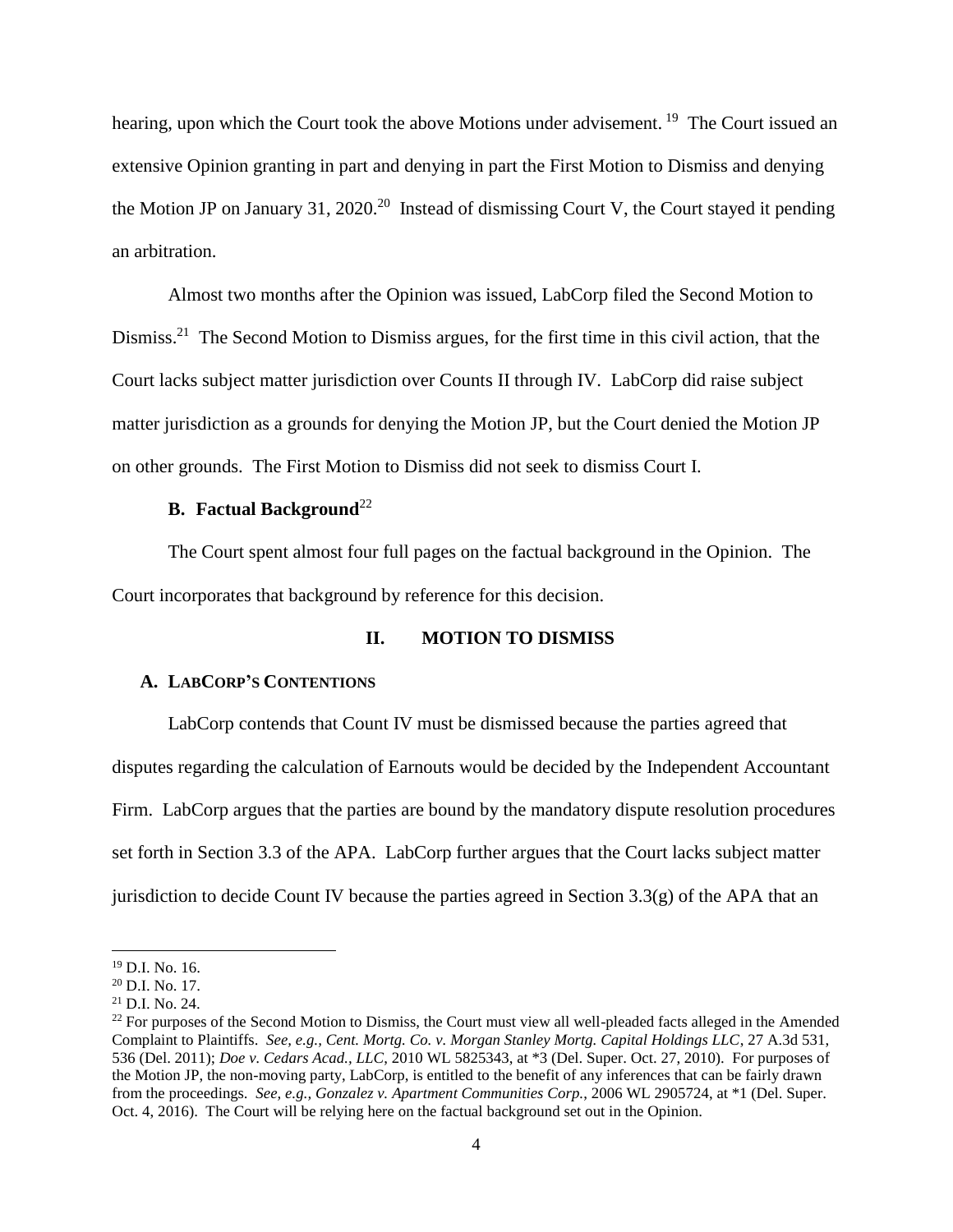Independent Accounting Firm would resolve any Earnout disputes. LabCorp then claims that Counts II and III must be dismissed because they raise procedural issues that must be decided by the Independent Accounting Firm. Lastly, LabCorp contends that Count I must also be dismissed for lack of subject matter jurisdiction.

The Court notes that many of LabCorp's contentions are similar to those raised in the First Motion to Dismiss. As noted above, the First Motion to Dismiss sought dismissal of only Court V.

### **B. PLAINTIFFS' CONTENTIONS**

 $\overline{a}$ 

Plaintiffs oppose the Second Motion to Dismiss. Plaintiffs argue that LabCorp waived its right to enforce the APA's alternative dispute resolution provision as to Counts I-IV. Plaintiffs assert that LabCorp failed to raise an affirmative defense on this issue and did not file this Second Motion to Dismiss prior to answering the Amended Complaint. Plaintiffs further argue that LabCorp previously filed the First Motion to Dismiss, addressing Count V but did not include Counts I through IV. Additionally, Plaintiffs contend that the Court already rejected LabCorp's subject matter jurisdiction argument as to Count I in the Opinion.

### **III. STANDARD OF REVIEW**

Upon a motion to dismiss, the Court (i) accepts all well-pleaded factual allegations as true, (ii) accepts even vague allegations as well-pleaded if they give the opposing party notice of the claim, (iii) draws all reasonable inferences in favor of the non-moving party, and (iv) only dismisses a case where the plaintiff would not be entitled to recover under any reasonably conceivable set of circumstances.<sup>23</sup> However, the court must "ignore conclusory allegations that

<sup>23</sup> *See Central Mortg. Co. v. Morgan Stanley Mortg. Capital Holdings LLC*, 227 A.3d 531, 536 (Del. 2011); *Doe v. Cedars Acad.,* 2010 WL 5825343, at \*3 (Del. Super. Oct. 27, 2010).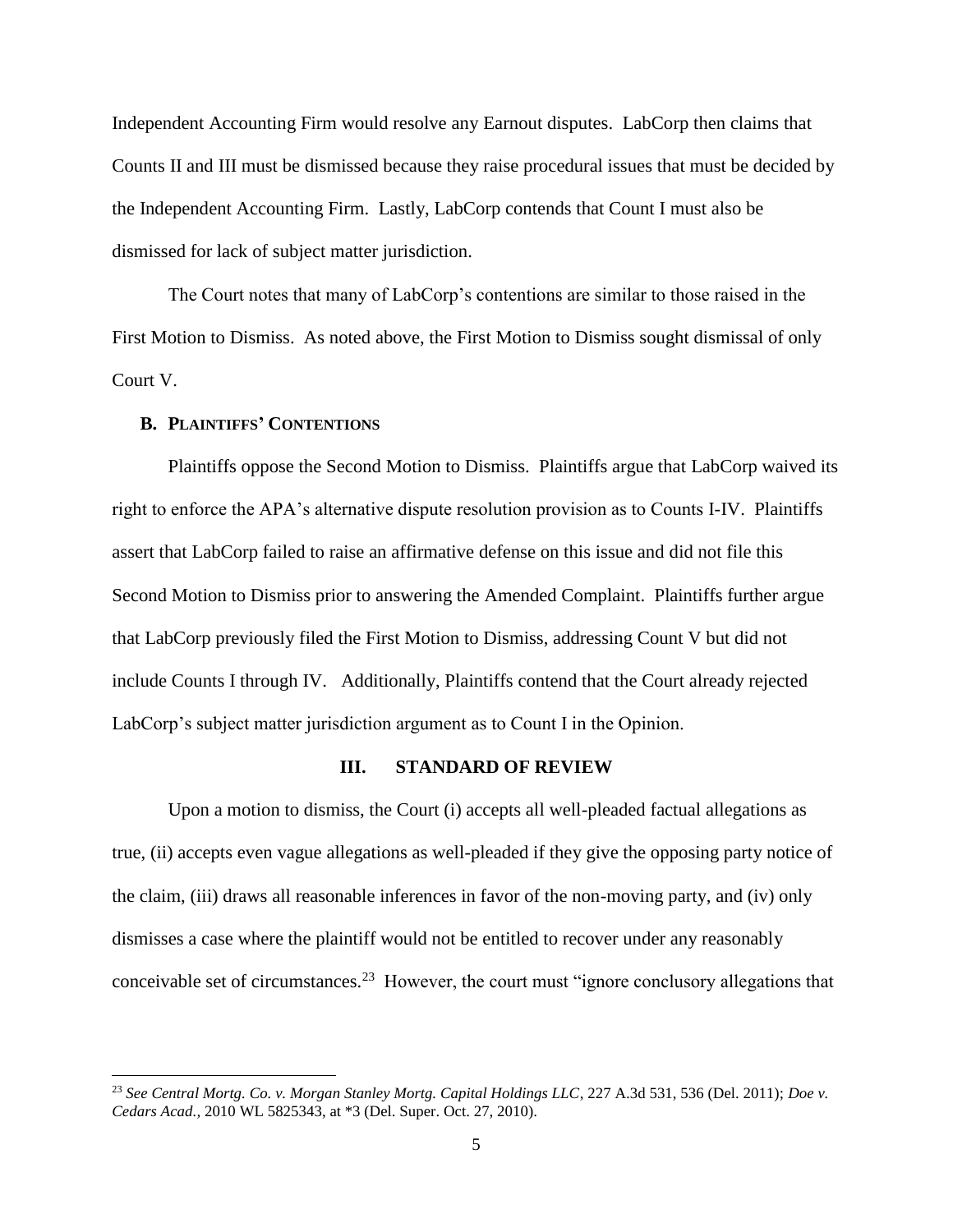lack specific supporting factual allegations."<sup>24</sup> "Unlike the standards employed in Rule  $12(b)(6)$ analysis, the guidelines for the Court's review of [a] Rule 12(b)(1) motion are far more demanding of the non-movant. The burden is on the Plaintiffs to prove jurisdiction exists."<sup>25</sup>

### **IV. DISCUSSION**

The Court is not going to re-engage on the issue of whether Counts I through IV should be dismissed under Section 3.3 of the APA. Applying the analysis in the Opinion, the Court would stay Counts II-IV pending actions by the Independent Accounting Firm. Moreover, Plaintiffs expressed a willingness to abide by a stay as to Counts II-IV in the Opposition. The only question remaining is whether the Court will stay Count I? The Court will not. The Court finds that LabCorp has waived the right to arbitrate Count I through its conduct in this civil proceeding.<sup>26</sup>

LabCorp, in their papers and during oral argument, contended that Section 3.3 of the APA divests the Court of subject matter jurisdiction. Moreover, LabCorp contends that this lack of subject matter jurisdiction cannot be waived. As discussed extensively at the Hearing, the Court notes that is not the law in Delaware.

An individual or organization "may waive its right to arbitration by expressly waiving that right, actively participating in litigation as to an arbitrable claim, or otherwise taking action inconsistent with the right to arbitration."<sup>27</sup> A party that takes actions inconsistent with his right to arbitration, such as active participation in a lawsuit,

 $\overline{a}$ 

<sup>24</sup> *Ramunno v. Crawley,* 705 A.2d 1029, 1034 (Del. 1998).

<sup>25</sup> *Appriva Shareholder Litig. Co., LLC v. EV3*, Inc., 937 A.2d 1275, 128 n. 14 (Del. 2007).

<sup>&</sup>lt;sup>26</sup> The Court also finds that LabCorp waived its right to arbitrate Counts II-IV; however, Plaintiffs have agreed to stay those counts pending the arbitration process that has been re-commenced as to Count V's claims.

<sup>27</sup> *See Parfi Holding AB v. Mirror Imagine Internet, Inc.*, 842 A.2d 1245, 1260 n.39 (Del. Ch. 2004). *See also Falcon Steel Co. v. Weber Engineering Co.*, 517 A.2d 281, 288 (Del. Ch. 1986).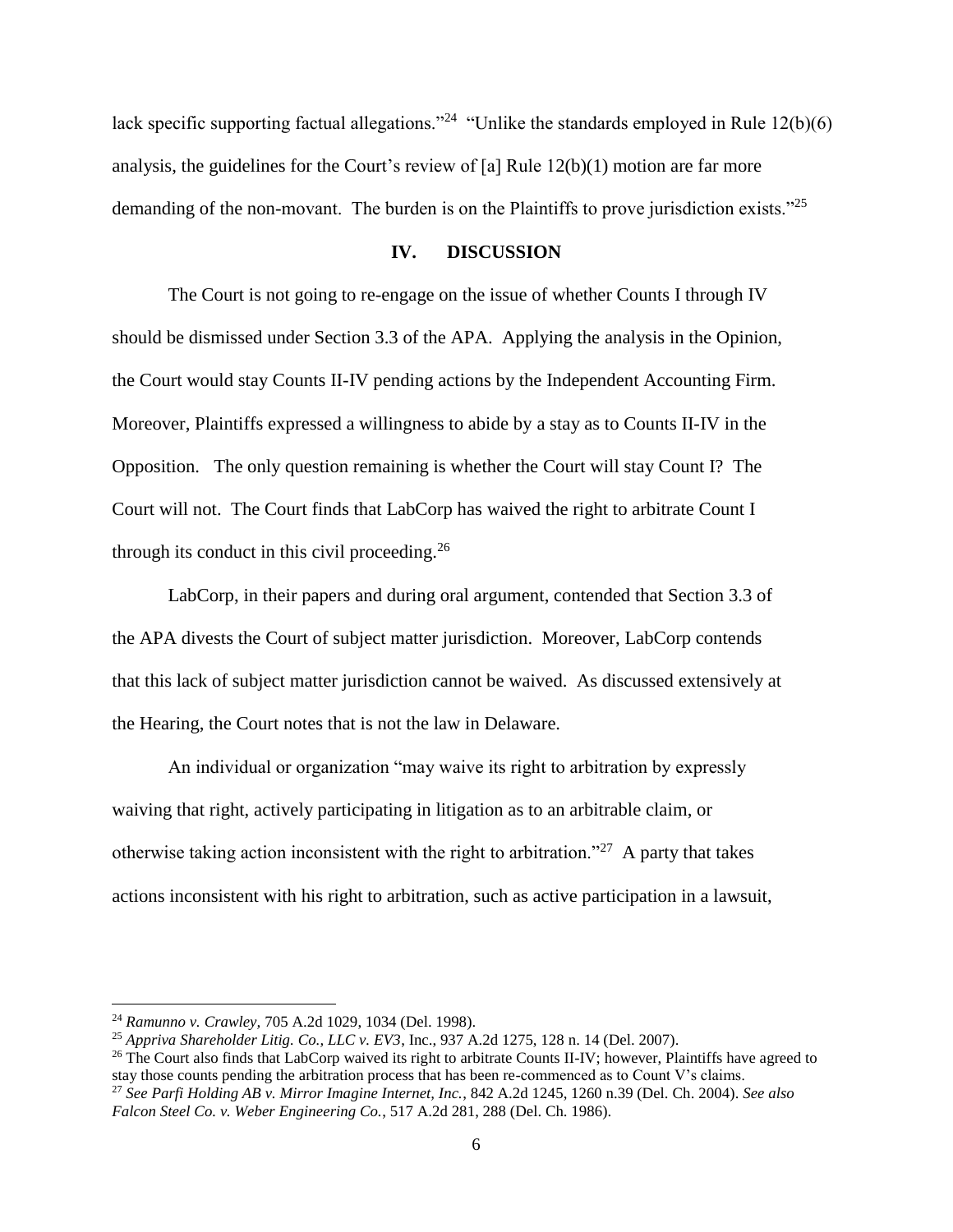shows an intent to relinquish its right to arbitration.<sup>28</sup> Moreover, an unexcused delay in asserting the right that results in the "waste of the Superior Court's limited resources . . . [and] [i]t would also defeat the purpose of arbitration – to secure the speedy and efficient resolution of disputes."<sup>29</sup> In determining whether one has waived such a right, Delaware courts also consider whether the actions of the arbitration proponent have prejudiced the other party. $30$ 

Though the parties in the present matter have not engaged in discovery, LabCorp cannot "test the waters" and thereafter engage in additional litigation that unfairly places Plaintiffs in a position of addressing similar argument in seriatim motions. Moreover, LabCorp took more that thirteen months before asserting its right to contractual arbitration, needlessly expending the resources of both the Court of Chancery and this Court. LabCorp cost Plaintiffs time and financial resources by not moving to dismiss Counts I-IV back on February 21, 2019 when it filed the First Motion to Dismiss. In addition, the Court would not have had to twice address the same argument, using up resources that could have been focused elsewhere.

Importantly, LabCorp knew of the existence of the APA's alternative dispute resolution provision but chose not to assert its applicability to Counts II-IV until the Second Motion to Dismiss.<sup>31</sup> The Court has reviewed LabCorp's Defendant's Answer to

 $\overline{a}$ 

<sup>30</sup> *See Halpern Medical Services, LLC v. Geary*, 2012 WL 691623, at \*1, \*3 (Del. Ch. Feb. 17, 2012) ("[I]t is not merely the inconsistency of a party's actions, but the presence or absence of prejudice which is determinative of the issue of waiver.") (quoting *Gavlik Constr. Co. v. H.F. Campbell Co.*, 526 F.2d 777, 783 (3d Cir. 1975). *See also H & S Ventures, Inc. v. RM Technologies, LLC*, 2017 WL 237623, at \*1, \*3 (Del. Super. Jan. 18, 2017); *Coyle v. Nationwide General Ins. Co.*, 1994 WL 89349, at \*1 (Del. Super. Feb. 24, 1994).

<sup>28</sup> *Nuttz.com, LLC v. Vertrue Inc.*, 2006 WL 2220971 (Del. Ch. July 25, 2006) (finding waiver due to active litigation); *see also Zaret v. Wamers Moving & Storage*, 1995 WL 56708, at \*1 (Del. Ch. Feb. 3, 1995). <sup>29</sup> *See Russykevicz v. State Farm Mut. Auto. Ins. Co.*, 1994 WL 369519, at \*5 (Del. Ch. June 29, 1994) (plaintiff waited for five months after filing litigation before asserting arbitration rights).

<sup>&</sup>lt;sup>31</sup> LabCorp did assert lack of subject matter jurisdiction as an argument in connection with the Motion JP; however, LabCorp did not seek to dismiss Count I in the First Motion to Dismiss.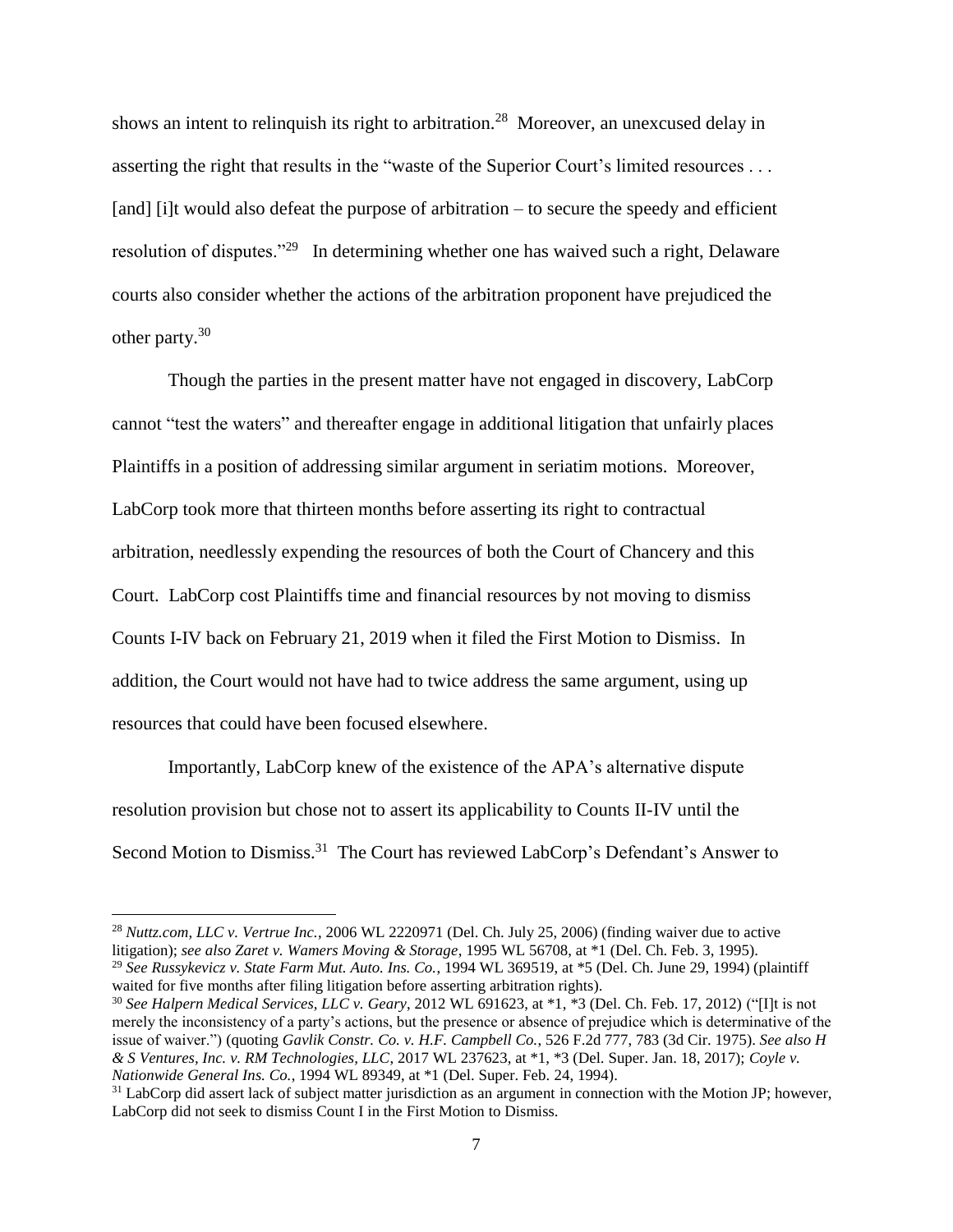Plaintiffs' Amended Verified Complaint. LabCorp does not assert any affirmative defense relating to the APA's arbitration provision or otherwise contend that the Court lacks subject matter jurisdiction.<sup>32</sup> Following the reasoning of Justice Jacobs (then Vice Chancellor Jacobs), the Court asked LabCorp for a "coherent explanation for why it proceeded in this erratic manner, other than to assert that it never intended to waive its right to arbitrate."<sup>33</sup> In response, LabCorp hung on to the claim that lack of subject matter jurisdiction due to an arbitration agreement cannot be waived. That response is just not supported by the applicable law.

While true that Delaware courts favor an expeditious resolution of matters through arbitration, the Court cannot condone the waste of time and resources occasioned by LabCorp's conduct.<sup>34</sup> On February 21, 2019, LabCorp filed the First Motion to Dismiss. LabCorp filed an answer. After the transfer from the Court of Chancery, the Court allowed the parties to supplement their pending motions—the Motion JP and the First Motion to Dismiss. Still, LabCorp failed to move to dismiss Counts I through IV. On January 31, 2020, the Court issued the Opinion. Rather than include the remaining Counts in its first motion, however, LabCorp waited until March 24, 2020, roughly two months after the Opinion was issued, to file the Second Motion to Dismiss. This new wave of litigation then forced the parties, and the Court, to expend additional, valuable time and resources to address an issue that could have been previously resolved. Under

 $\overline{a}$ 

<sup>&</sup>lt;sup>32</sup> D.I. No. 1, Defendant's Answer to Plaintiffs' Amended Verified Complaint at 37-38.

<sup>33</sup> *Wilshire Restaurant Group, Inc. v. Ramada, Inc.*, 1990 WL 195910, at \*3 (Del. Ch. Dec. 5, 1990).

<sup>34</sup> *See Dorsey v. Nationwide General Ins. Co.*, No. 10101, 1989 WL 102493, at \*1, \*2 (Del. Ch. Sept. 8, 1989) ("[A]n essential purpose of arbitration, which is to provide an alternate dispute resolution mechanism that affords a relatively speedy remedy to the litigants while at the same alleviating congestion in the docket of the court system. Any different result [allowing one to substantially proceed with litigation and then demand arbitration] would run counter to, and frustrate, that purpose.")